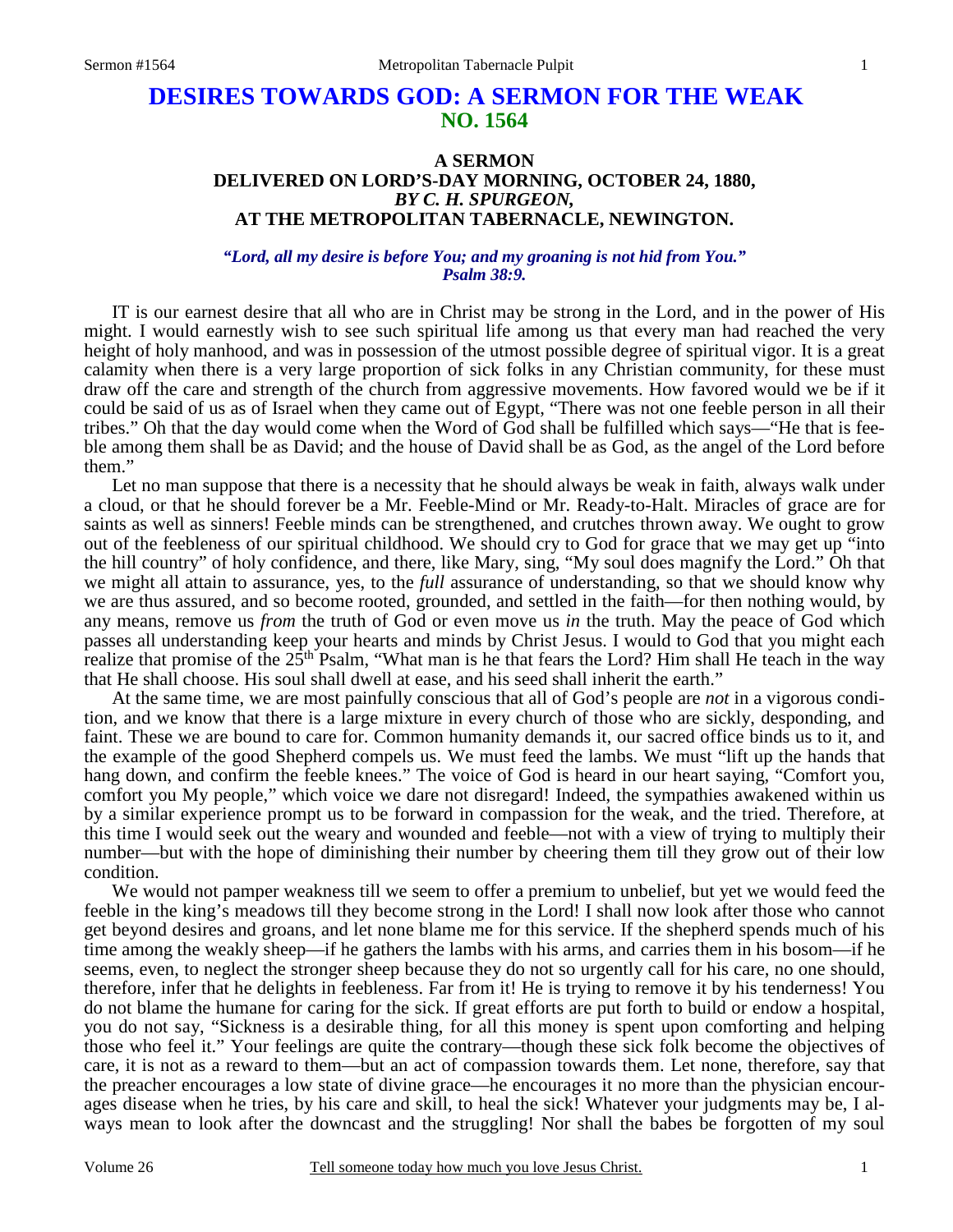while I am able to be a nursing father to them. In a large family where there are little children there must always be arrangements for their feeding. Spoon victuals, and milk must always be in the house, for if the cupboard contained nothing but meat and biscuits, the tender ones would starve. If it should ever come to pass that a ministry consisted entirely of the higher doctrines, and the deeper experiences, it would leave many unsupplied, and it certainly would not be like the ministry of Christ which had in it as much of simplicity as of mystery! A true steward cares for *all* the household, and provides milk for babies as well as meat for men. If he forgets anything, he had better forget the meat than the milk, for though babies could not live on strong meat, men can live upon pure milk. To tell the truth, I have known the strong men come into such a condition at times that the milk for babies was all that they could take. Burly Samsons who can carry Gaza's gates may yet be so reduced that they can digest nothing but a milk diet. Those whose confidence is at its very height, today, may be brought so low that they will prize beyond gold the smallest marks and evidences of grace, and will be delighted to take hold upon those elementary truths of God which belong to new-born believers! Even fathers in Christ are glad, at times, to seize upon those simple promises which they left, before, to the most trembling of the saints, or perhaps to desponding sinners. If, therefore, at this present time I speak to the very lowest form of Christian life—if I try to meet the weakest case—I shall not admit that I am neglecting the strong. My giant brother over yonder can have a drink of milk if he likes—it will not hurt him. Come and try it, my worthy friend! Receive, again, the simple doctrine by which little children live, and you will find wholesome fare! Delight yourself, by all means, in such grand old doctrine as we were singing just now in Toplady's noble hymn, but do not disdain the plain truths of God which must always remain the staple food of the household of faith!

 Come we, then, to the text, "All my desire is before You; and my groaning is not hid from You." May the Holy Spirit be our instructor, and we shall learn aright!

**I.** Our first point is DESIRES TOWARDS GOD SHOULD BE MADE KNOWN TO HIM. You, it may be, my dear friend, cannot see any grace in yourself at all—all that you perceive is a *desire* to *have* grace. You know that you desire to repent of sin, desire to be delivered from it, desire to be made a new creature in Christ Jesus, desire to be perfectly reconciled to God—but you fear that you have come no farther. Now, it is true that many desires are of no use whatever. "The sluggard desires and has nothing." Mere wishes are sorry things. But the desires of our text are earnest desires—the movements of the heart for they are accompanied by "groaning." The Psalm evidently speaks of desires after *God*, not after temporal things—desires which are mainly expressed in the first verse of the Psalm, "O Lord, rebuke me not in Your wrath: neither chasten me in Your hot displeasure." It is of intense, earnest, agonizing desires toward God for spiritual things that I am about to speak. Such desires ought to be made known unto God.

 It may be said that God knows our desires, and that is what the text asserts. I do not doubt the omniscience of God! But He bids us confess everything to Him quite as carefully as if He did *not* know it until we informed Him. We are to declare our cases for ourselves, just as David did, for it was not until after he had told out his sad story in the eight previous verses that he said, "All my desire is before You." We may expect the Lord to treat us as if He did not know our desires if we are negligent in declaring them. Does not the apostle say, "In everything, by prayer and supplication, with thanksgiving, let your requests be *made known* unto God"? Mark the language—"Let them be *made known*." The Lord waits to be gracious, but He tarries till His people have pleaded for the blessing! He knows, but frequently He does not act upon the knowledge till we have laid bare our case before Him.

 Make known, then, your requests; and do so, first, because our whole life ought to be transparent before God. What is the use of endeavoring to *hide* anything? "All things are naked and open to the eyes of Him with whom we have to do." The life of every man should be unveiled before the eye of heaven—but as for those who are believers in Christ, even in the humblest degree they desire no concealment—rather do they cry, "Search me, O God." We do not wish to hide anything! Our hope lies in our heavenly Father's knowing all. There should be no wish to hide, even a stray desire, or to conceal the most doleful groan. All should be open and aboveboard between a sinner and His Savior. What secrets can there be between a soul convinced of sin, and a pardoning God? It would have an ill look if we still sewed fig leaves together, or hid among the trees of the garden. No, let us stand forth, and let our covering be such only as the Lord, Himself, provides. Take care, then, in prayer, to set forth the secrets of your soul before God. Tell Him your sin, and spread it out in all its sorrowful detail. Tell Him your fears for the past, your anxieties for the present, and your dreads for the future. Tell Him your suspicions of yourself, and your trembling lest you should be deceived. Tell Him what salvation you wish for, and what work of grace it is that your soul de-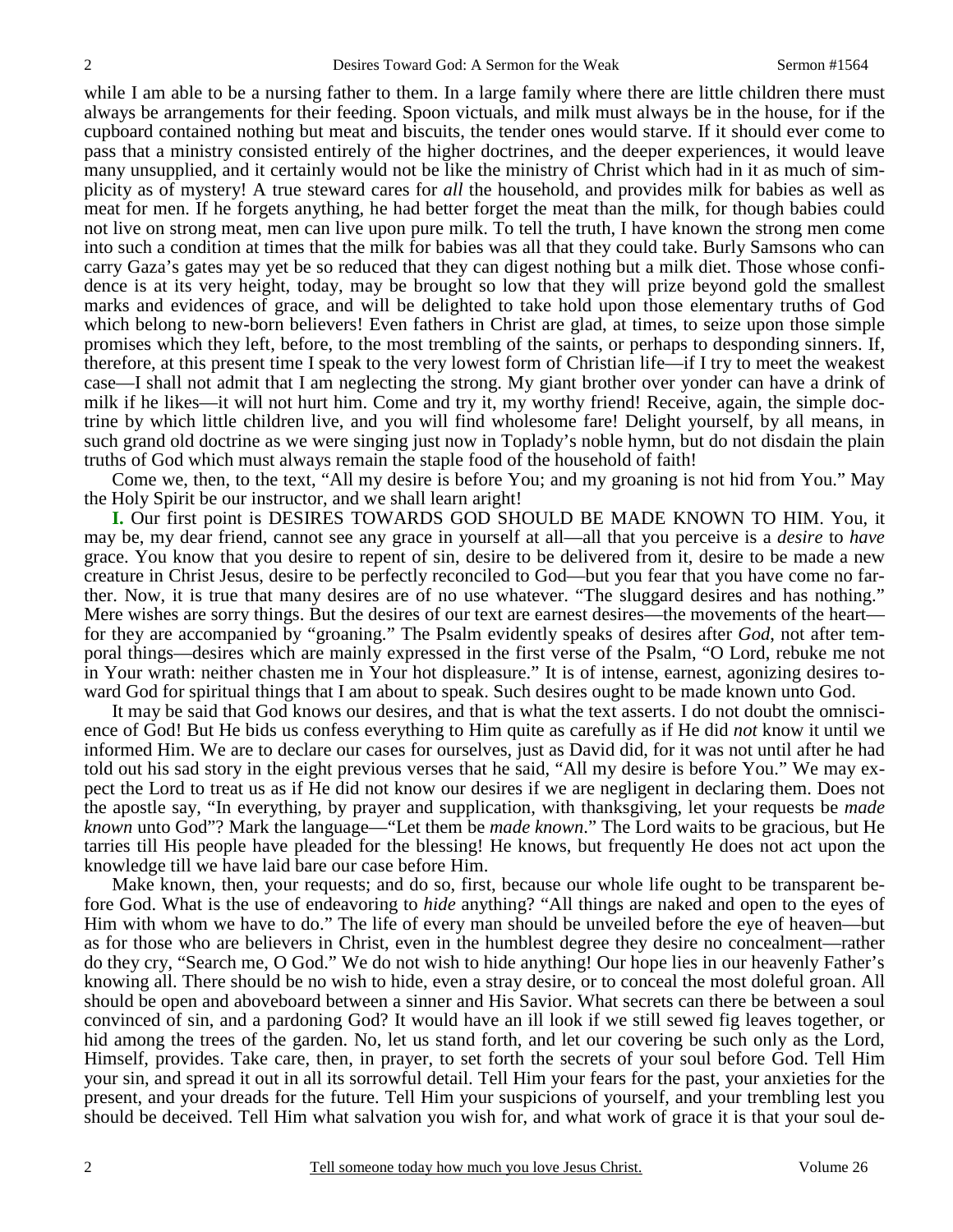Do this, next, because it is *commanded* of God that we should make our desires known to Him. Prayer, which is a constant duty and privilege, is, practically "desire." It is desire with its garments on. It is desire booted and saddled for traveling the heavenly road. Prayer without desire is dead—its soul has fled, it is but the carcass of prayer. When desire is burning in the soul, it sends up the flame of prayer, or the sparks of sighs and groans. Prayer is the fiery chariot, and desires are its horses of fire! Since, then, we are commanded to "pray without ceasing," we are really commanded to make known our desires continually. Give utterance to your desire in the best form you can, however difficult may be the task. I pray you do this, for God would have you confess all to Him. He says that "men ought always to pray and not to faint." And again, "In everything, by prayer and supplication, let your requests be made known unto God." Jesus said, "Watch and pray," and His apostle said, "I will that men pray everywhere." And what is this but to make your desires known to God?

 It is a great benefit to a man to be able to express his desires, and this is an argument for making them known to God! You know your own desires better by trying to express them. They are indistinct till prayer sketches their likeness, and fixes their image. Even should you fail to express your desires, their inexpressible character will better make known to you their greatness, and their intensity. Sometimes a desire that is in the heart would at once be extinguished if you were to attempt to express it, for you would not dare to allow it to exist after you once saw its true nature. A glance at some desires would seal their doom, for we should feel them to be unworthy to be presented before the Lord. But when it is a holy and pure desire, tell it, for it will relieve your heart! It will heighten your estimate of the blessing sought! It will bring you to think over the promises made to such desires, and it will, thereby, strengthen your hope that your desire will be fulfilled and enable you, by faith, to obtain it. The prayerful expression of one desire will often quicken further desires, and make a thousand of them where there was but one. If you will make known your desire before your God, it will gather strength, and soon obtain fulfillment. Desire should not be like a bird shut in within the ark—it should be sent out as Noah sent forth his dove. There! Let it fly towards heaven! It will come home bearing the olive-leaf in its mouth. The return of prayer brings peace, therefore send it on its profitable errand, and never attempt to hold it in the cage of silence! Though it has lain among the pots, and is grimed with groans, let it mount towards heaven, and soon its wings will be covered with silver, and its feathers with yellow gold! By prayer shoot out the arrows of desire from the quiver of your heart, for every one of them shall smite your enemies!

 Perhaps you feel that you cannot pray because you are under so dense a gloom—but that is the time to double your desires and your pleading! I am told that the flower, of which the ancients used to say so much because it always turns toward the sun, is said to follow the great lord of day just as much in cloudy weather as when his bright beams gladden all things. What? Though the sun is not visible, yet he is still in his sphere, and the nature of the flower seems to tell it in what direction to turn! Be it ever so with our soul in gloomy hours! When we cannot see the Lord's face, may we still look towards Him with strong desire. O soul, pray even when God does not appear to hear! When your eyes are blinded with tears, turn your mournful face towards the mercy seat, and look towards His holy hill! Remember where He was known to manifest Himself to you. If He meets you not today at Zion's gates, yet remember Him from the Hermonites and the hill Mizar, where He revealed Himself, before, and let your desires follow hard after Him until you find Him again! Let nothing stop you from desiring and pouring out your complaint, for herein is the way of health to your soul.

 *A gracious expression of desire before God will often be to you a proof that those desires are right.* A desire that you dare tell to God is sure to be of a godly sort. If I can say, "O Lord, all my desire is before You, and I wish it to be before You—I court Your inspection because I hope You will fulfill the desire," then my wish is such as conscience approves, and is right and good! Is there not comfort in this for those of you who think you have nothing more than desires? If you have desires which you wish the Lord to know of, they must be right—you would not dare to bring them before God if they were not good desires! When you are in God's house, and with God's people, or reading God's Word, or when you are drawing near to God in contemplation, then these desires are strongest. Now, if they were bad desires, they would not flourish in the best of atmospheres—they would not be watered and nourished by the best of influences—for such influences would tend to kill ill weeds of strange desire. So, then, there is some good thing in you towards the Lord God of Israel after all! You would not have these heavings of your soul, these strivings of your heart, this panting, hungering, and thirsting if it were not that there is somewhat in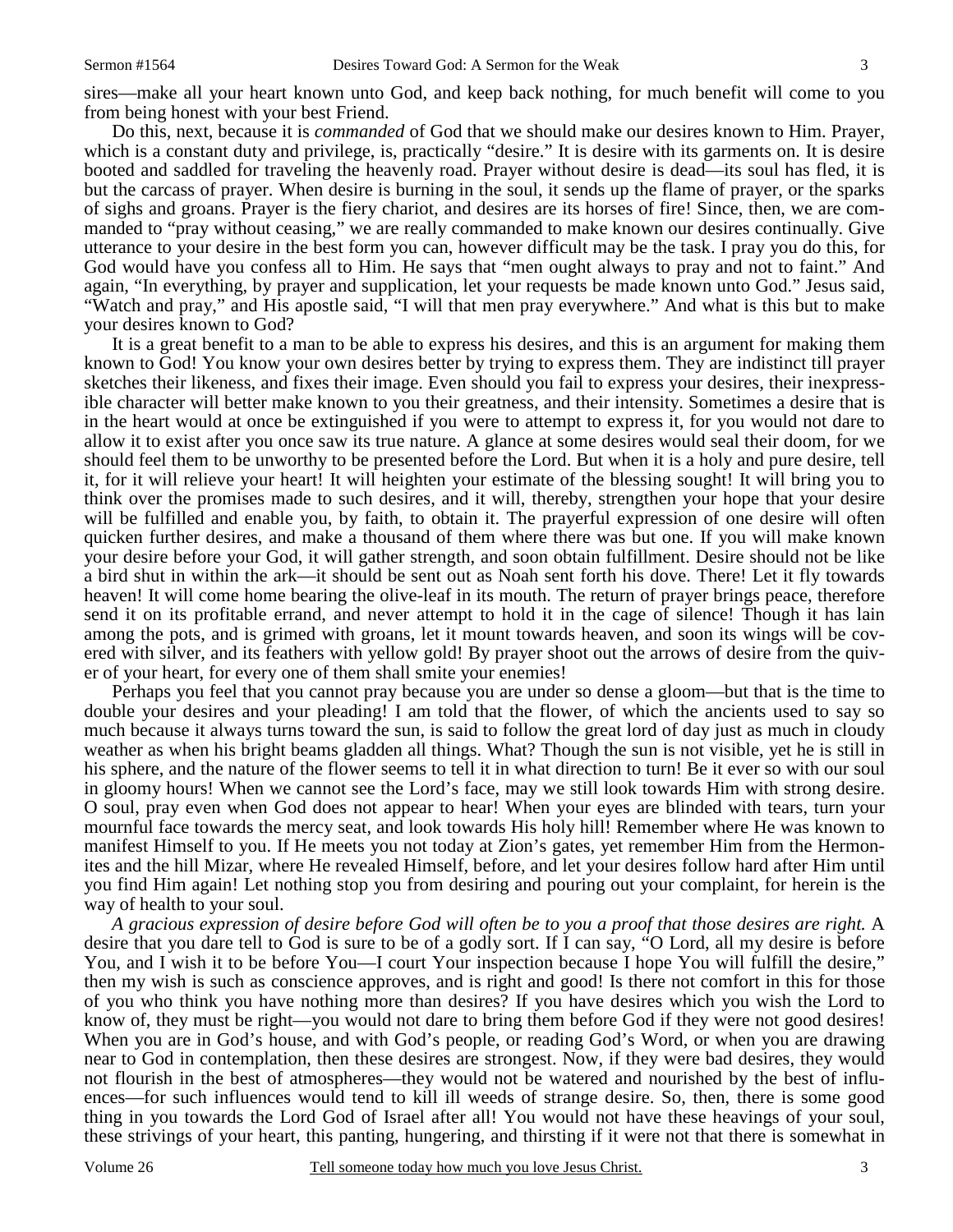you of the Spirit's working! God has dealt graciously with you in giving you these good desires! Sparks of everlasting life are alive within your spirit so long as you have spiritual hunger and thirst. Your desire must be a good thing, or you would not dare to make it known to God, and seeing that it *is* a good thing, take care you nurture it well, and cause it to grow by expressing it with your whole heart before God.

**II.** This leads up to my second head which is this—DESIRES TOWARDS GOD ARE GRACIOUS THINGS. Intense groaning desires towards God are, in themselves, works of grace.

 For certainly, first, they are associated with other graces. When a man can say, "All my desire is toward God, and my heart groans after Him, and yet I find little in myself but these desires," I think we can point him to some other good things which are in his heart. Surely *humility* is apparent! You take a right view of yourself, O man of desires! A lowly esteem have you of yourself, and this is well. I would to God that some who are full of bragging and boasts about their holiness could only be as safe as you are with your desires and groans, for there is in you that broken and contrite heart which the Lord will not despise. God has given you this jewel among the rest—a meek and lowly spirit. Yes, and there is faith in you, for no man heartily desires to believe unless he does, in some measure, *already* believe! There is a measure of believing in every true desire after believing. If you say, "I desire to trust Christ," why, soul, you trust Him already, in some degree, since you believe that He is the kind of person whom it would be right to trust! Your *desire* to cast yourself wholly upon Christ has in it the beginning of saving faith! You have the grain of mustard seed within you which will grow into a great tree. I can tell the mustard by its taste—the strength of your desire, its pungency, and heat—betray the genuine seed. And you have love, too. I am sure of it! Did ever a man desire to love that which he did not love already? You have already some affection toward the Lord Jesus, some drawings of your heart Christward, or else you would not sigh and cry to be filled with more of it. He who loves most is the very man who most passionately desires to love more. Love and desire keep pace in Christians so that the more love, the more desire to love—and so I gather that this desire of yours to love Jesus is a sure evidence that you love Him already! Your desire is the smoke which proves that there is fire in your soul. A living flame lingers among the embers, and with a little fanning, it will reveal itself! Your desire to serve God is obedience! Your desire to pray is prayer! Your desire to praise is praise! I am sure, also, that you have some hope, for a man does not continue to groan out before his God, and to make his desire known unless he has some hope that his desire will be satisfied, and that his grief will be relieved. David lets out the secret of his own hope, for he says in the 15th verse, "In You, O Lord, do I hope." You, my downcast brother, do not hope anywhere else, do you? You know that every other door is shut; every other road is blocked up except that which leads from your soul to God. I know you have some hope, and therefore if you have no hope anywhere else I am persuaded that you have a hope in God!

 That thought of God which makes you cry, "Hope in God, for I shall yet praise Him," has the seeds of hope, and the beginning of comfort within it. I might go over many of the graces, but these will suffice as a man is known by his company, so may our desires be known by their attendants—and as holy desires after God keep company with humility, and faith, and love, and hope, I am persuaded they are of like character, and are gracious themselves. Another proof that they are gracious is that they come from God. Desires after God must come from some source or other. If you desire to be holy, where did that desire come from? From your own corrupt nature? Impossible! Certain believers in free will may think so, but we are not agreed with them. We believe that none can bring a clean thing out of an unclean, neither can thorns bring forth figs. If there is a desiring and a groaning of the heart after God in your bosom, depend upon it, human nature never originated it! Can *sin* desire holiness, or *death* pant for life? Holy desires are plants which are by no means native to the soil of human nature—their seed comes from a far country. Do you think the devil worked these holy desires? Listen, brother—does the devil make you thirst after God? Does he make you sigh and cry after the light of your Father's countenance? Does he make you pray to be delivered from temptation? Does he make you sigh to be conformed to the image of Christ? Then the devil has very greatly altered since I met him last, and since he was described in Holy Writ, or seen in the conflicts of good men! Who, then, has kindled these heavenly flames of desire? I earnestly acknowledge my belief that *every* pure desire is as much the work of God as the grace which it desires! He who sincerely longs to be right with God has already somewhat of a work of divine grace within his soul creating those aspirations. Now, as God can say of all that He creates, "It is very good," I come to the conclusion that these groaning desires after God are very good. They are not great, nor strong, but they are gracious. There is water in a drop as well as in the sea. There is life in a gnat as well as in an elephant. There is light in a beam as well as in the sun, and so is there grace in a desire as truly as in complete sanctification!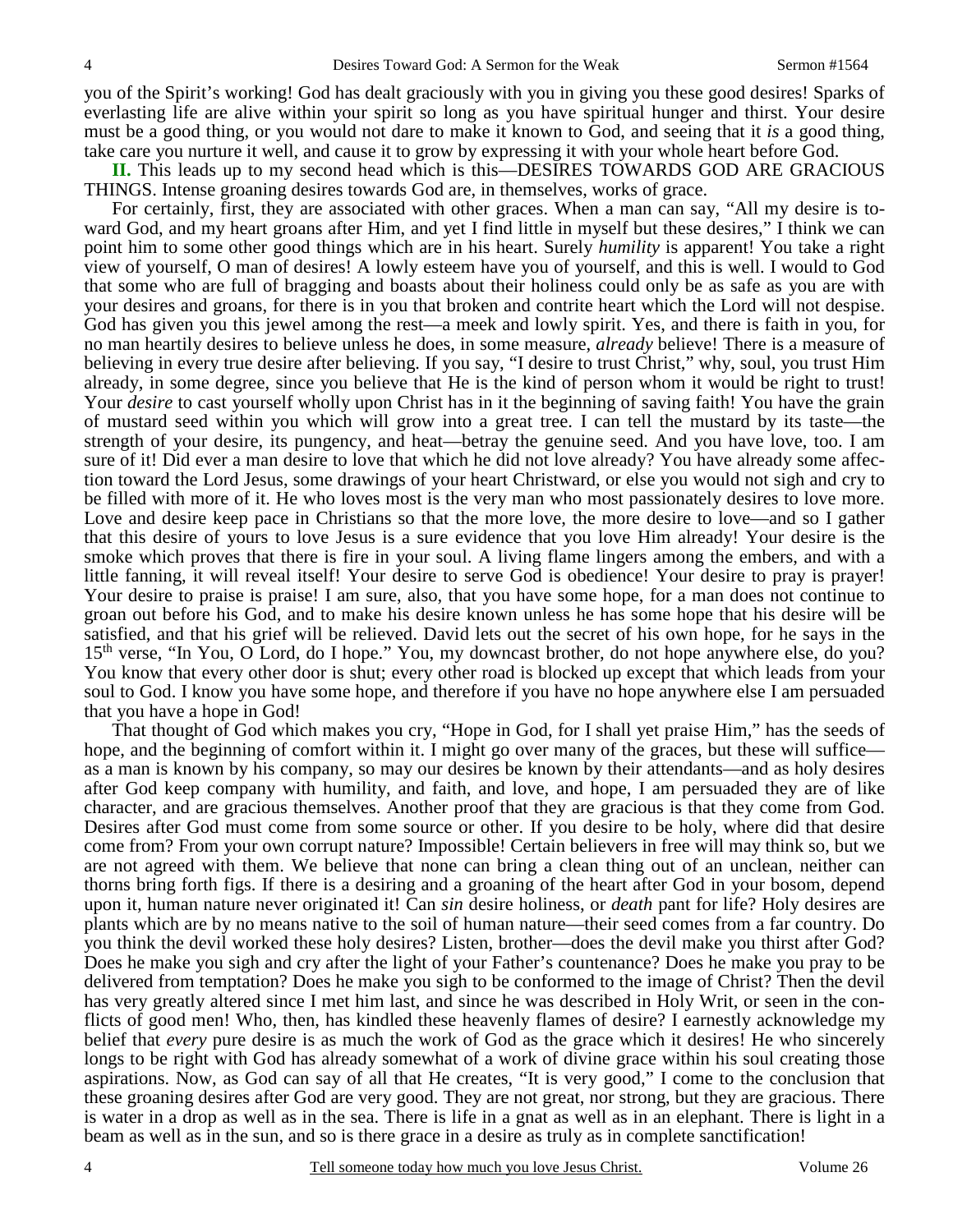Thirdly, *holy desires are a great test of character*—a test of eminent value. You ask, "Can you judge a man's character by his desires?" I answer, yes. I will give you the other side of the question that you may see our side all the more clearly. You may certainly judge a bad man by *his* desires. Here is a man who desires to be a thief. Well, he is a thief in heart and spirit. Who would trust him in his house, now that he knows that he groans to rob and steal? Here is a man who desires to be an adulterer—is he not, in God's sight, already such? Did not Jesus tell us so? Here is a man who *desires* to be a Sabbath-breaker but he is compelled by his situation to attend the house of God—he is already, in God's sight, a Sabbath-breaker because he would follow his own works on God's holy day if he had the opportunity. The desire to commit a fraud, and especially the *earnest* desire to do it, would prove a man to be a villain at heart. If a man were to say, "I want to cut my enemy's throat. I am full of revenge. I am groaning to murder him." Is he not a murderer, already, before God? Let us, then, measure out justice in our own case by the rule which we allow towards others. Let me help you to apply the principle. If you have a desire, an earnest, agonizing desire towards that which is right, even though, through the infirmity of the flesh, and the corruption of your nature, you do not reach to the height of your desire, yet that *desire* is a test of your character. The main set of the current determines its direction—the main bent of the desire is the test of the life. It is well with you even though you have to cry with Paul, "To will is present with me, but how to perform that which I would, I find not." If you earnestly desire to love God, you *do* love Him! If you desire to be purified. If with a strong, continual, agonizing desire you pine for it—already the work of purification has begun, for your desire has been purified—your wish, your will, and your heart have already been purified! Is there not proof enough that there is a measure of graciousness about true desires after God?

 Note, further, *that our desires are a test very much superior to several other favorite modes of selfjudging.* For instance, many people judge their religion by the regularity of their attention to its outward duties. "I was never absent on a Sunday morning, nor even from an evening service. I attend communion at least once a month. I go to the prayer meetings, I read a chapter or half a chapter every day. I bow my knees at my bedside every morning and evening—I have never omitted any part of my duty for many years." I am very glad to hear it, respected friend, but if you have no desires towards God, all your regularity of attendance does but liken you to the church clock which is quite as punctual, or to the pulpit Bible, which never leaves its place. You may be a capital Pharisee, but you are not a true Christian unless your soul is full of living desires! If you cry out, "I am thirsting for God, the living God. My spirit groans after holiness. When I have bowed my knee, I groan before God because I cannot live as I would, or even pray as I desire to pray. I have come to the house of God longing to be fed with spiritual meat. I have always been a hungry soul towards divine things." Then I quote my Master's words, "Blessed are they that hunger and thirst after righteousness, for they shall be filled." Living desires are better than dead duties—as a living dog is better than a dead lion. The most regular outward performance of pious duties may be the revolution of heartless machinery, but *desires* mean life, and *life* is necessary if we would please the living God!

 Desires are a better test than the self-congratulation I have sometimes met with about the possession of gracious things. I say not better than the possession of graces, but better than the supposed possession of them. Did you say, "I have faith. I can move mountains"? I had sooner hear you say, "Lord, increase our faith." Did you boast, "I have love so that I shall never backslide or deny Christ"? I had rather you should say, "Hold me up, and I shall be safe." Do you say, "I have experience and shall never be misled. I can hear heresy and be none the worse"? Ah, yes, I have heard that kind of talk, but I feel safer about a man who says, "Preserve me, O Lord, for in You do I put my trust." Remember that the chief of the apostles said—"Brethren, I count not myself to have apprehended: but this one thing I do, forgetting those things which are behind, and reaching forth unto those things which are before, I press toward the mark for the prize of the high calling of God in Christ Jesus." We feel surer as to the grace in a man's heart who groans after more grace than we do of him who boasts—"I am rich and increased in goods, and have need of nothing." A man may be full and dead! But he who hungers is alive. Brothers and sisters, if your soul is desiring, and crying, and groaning after God, do not condemn yourself because you cannot speak quite so positively as others as to your safety or your sanctity! Desire on, and groan on, but at the same time get nearer to the cross! Trust more completely! Look out of self and rest more fully in the covenant promises of God. Your state is not one to cause trouble—it is painful, but it is not perilous.

 I am sure that there is a graciousness about holy desires because they have been very prominent in the very best of men. Look at David! See how his soul longs, yes, even faints! Hear how he pants, like a hart for the water brook, that he may draw near to God! His Psalms are very largely made up of desires—they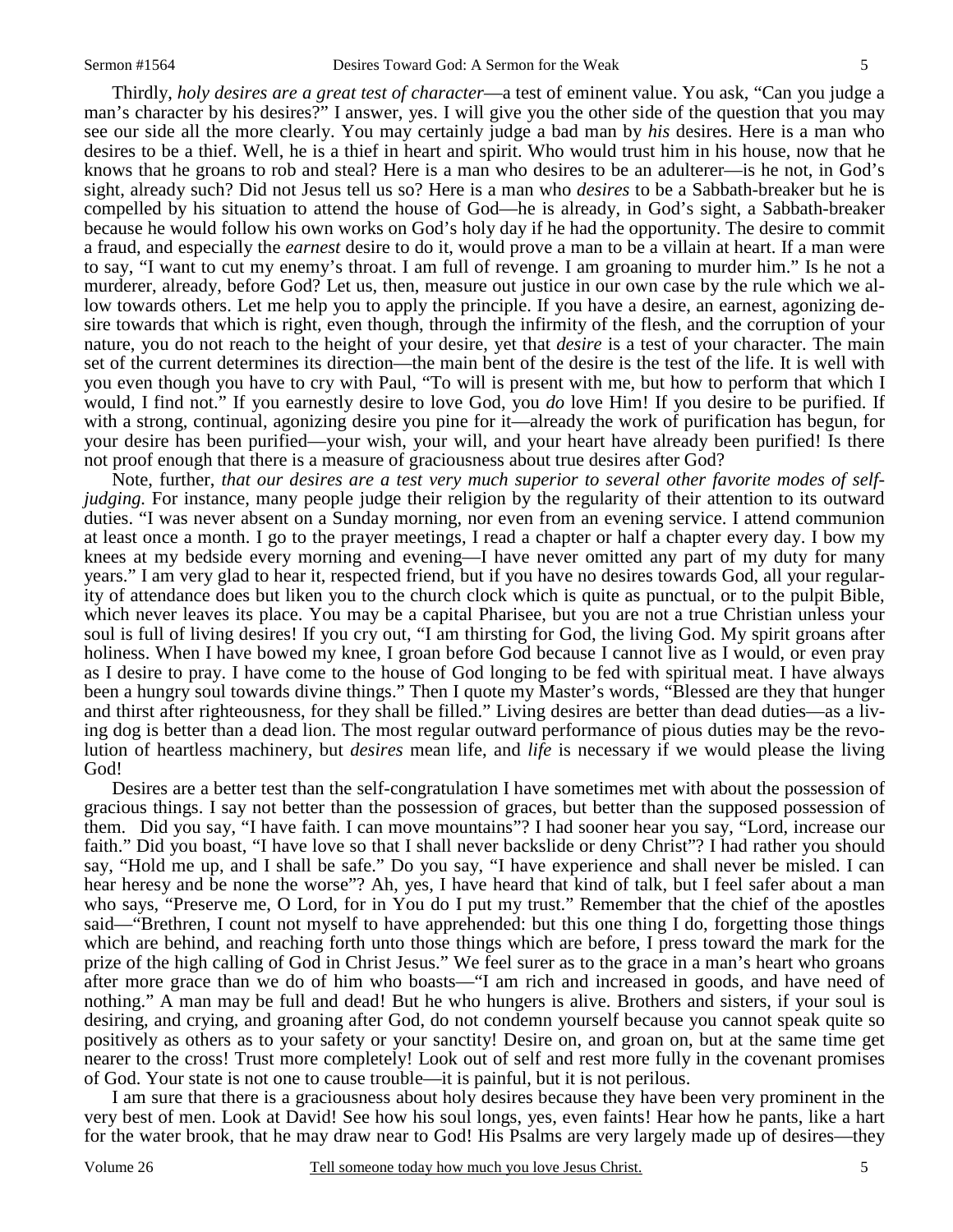abound with such passages as, "One thing have I *desired* of the Lord, that will I seek after." "Unto You, O Lord, do I lift up my soul." "My soul thirsts for God." All his desires went heavenward, for he said, "Whom have I in heaven but You?" And in his last hours he exclaimed concerning the covenant of grace, "This is all my salvation, and all my desire." Nor must we forget Daniel. In the passage in which Daniel is spoken of as a "man greatly beloved," which is a very sweet translation—the words may be read, "a man of desires"—I suppose that he obtained that name of the Lord because he much abounded in holy longing and was accustomed to rise from one desire to another. There is a remarkable expression in the second of Daniel at the 18<sup>th</sup> verse. When the king had dreamed, and none could interpret the dream, the Word of God said—"Then Daniel went to his house, and made the thing known to Hananiah, Mishael, and Azariah, his companions: that they would desire mercies of the God of heaven concerning this secret." In other books we would have found it stated that he asked his friends to pray, but Daniel went to the very soul of things, and begged them to *desire*. His prayers thrice a day were not formal—they were deeply and intensely sincere, and therefore they were full of desire which is the motive force, the life-blood of prayer! Daniel, then, was a man of great desires, and hence a desirable man with God—a man greatly beloved. As for Nehemiah, that faithful servant of God, he began his work by praying for a blessing on those who "*desired*" to fear God's name. If you turn to the New Testament, what a man of desires Paul was! He was always desiring this, and desiring that for other people, until he desired for himself that he might depart and be with Christ! A part of the inheritance of Israel of old lay on this side of the Jordan, but the major portion was on the further shore—and so the major part of a believer's portion for the present lies in desires for things not yet attained. A man of devotion is always a man of desires. Among your acquaintances you will find the best people are full of longing to be better. They know that God has blessed them—they rejoice in every particle of grace they have ever received from Him—but they are always wanting more. They are, in spiritual things, as hard to satisfy as the king whom Du Chaillu met with in the center of Africa. He gave him a huge present of goods, and his gracious majesty was overjoyed, and held a great feast over the treasure. But before the week was over his black kingship said to Du Chaillu, "Truly, goods and money are like hunger; you are filled today, but tomorrow you are hungry again." In one sense he who has obtained grace never hungers, that is to say, he needs nothing beyond his God. But in another sense he always hungers more and more, the more he obtains. Covetousness of goods is a crime, but covetousness of *good* is a virtue. "Covet earnestly the best gifts." He who has little grace can be content with little. He that has more grace longs for more, and he who has most is insatiable to a still larger degree. He has the greatest esteem for the heavenly treasure who has had the most acquaintance with it, and, therefore, he longs to possess all that can be possessed! Time warns me to leave this point, only repeating the fact that desires towards God are gracious things.

**III.** Thirdly, DESIRES TOWARD GOD ARE CAREFULLY OBSERVED BY HIM. Was not that the first head? No, it was not. The first head was that we ought to *make our desires known* to God—the third head is that they *are known*. It is wonderful condescension that the Lord should observe so poor a creature as a sinful, mournful mortal. You heard me read the whole Psalm just now. Is it not a terrible description of a horrible sickness? I wonder how many of you would like to go and visit a man who was in the condition which David pictures, and watch over him and nurse him? Here was a man who had no soundness in his flesh, and no rest in his bones, but was eaten up with a loathsome disease, and covered with wounds which corrupted till they stank. The Lord cannot look upon iniquity. He hates and loathes it infinitely, and yet He looks upon His poor servant when sin has worked in him all this mischief. Oh, poor, broken-down believer, your God still looks upon you! Oh you whose wounds gangrene; you who seem, already, to be rotting into the sepulcher of apostasy, still if there is any life and desire in you, your God is watching you! With tender, loving eyes He sees you in your misery and filthiness!

 The best thought of all is that He sees the good points in us for, while David does not say, "Lord, all my *wounds* are before You; Lord, all this stench and corruption are before You," he does say, "Lord, all my *desire* is before You." God has a quick eye to spy out anything that is good in His people—if there is but one speck of soundness; if there is a single mark of grace; if there is any remaining token of spiritual life—though it is only a faint desire; though it is only a dolorous groan, the Father sees it, and records it, casting the evil behind His back, and refusing to behold it.

 Oh, is it not a blessed matter of fact that my desire is before God? Even when I cannot speak it, it is all before Him! I cannot explain it, but it is known to Him! It puzzles me to state my case, but it will not puzzle Him to solve it, and to deal with it, and to deliver me out of the evil of it. "All my desire is before You," as if David had said, "There it is, Lord, I have not kept back anything. As far as I know I have put it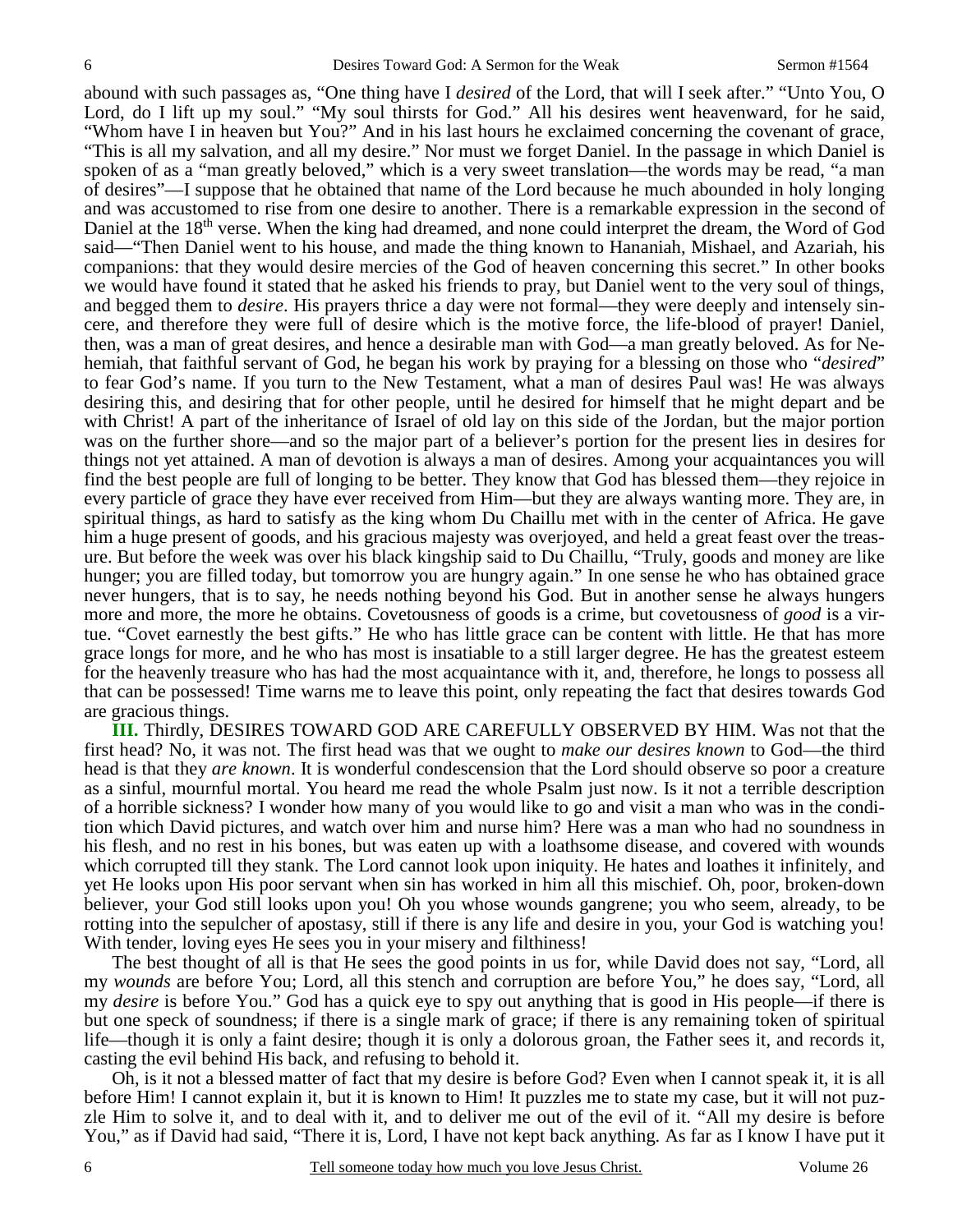all in Your view. But, inasmuch as I do not know it all, nor I cannot express it all, this is still my comfort, that Your eyes miss no point, Your heart leaves nothing unperceived! You know all about me. and You will deal wisely with me!"

**IV.** The last head is that EARNEST DESIRES TOWARDS GOD WILL BE FULFILLED. How do we know this? If men are sighing and crying to God they will be heard—how do we know that?

 Why, first, because these desires are of God's creation, and you cannot imagine, at least I hope you cannot imagine, that God would create desires in us which He will not satisfy! Why, look even in nature if He gives the beast hunger and thirst, He provides the grass upon the mountains, and the streams that flow among the valleys for it! There is not a fish in the sea, nor an insect in the air but what God has made provision for gratifying its instincts, and its desires. If, then, He has put in you a desire after Himself, He will give you Himself! If He has made you long after pardon, He will give you pardon! If He has made you sigh after purity, after eternal salvation, He means to give you these. Do you think that God would act towards us wantonly, and torment us with the torments of Tantalus needlessly? Has He made His mercy flow all around you, and has He given you thirst, and will He never let you drink? If He did not mean that you should drink, why has He created the longing within you? You do not thirst after God by nature, and if He had let you alone, you never would have so thirsted! You did not pine after His love until He made you pine for it—why, then, this creation of a wish if it is not to be gratified? Has He made you long after faith, and yet, do you think, He will deny it to you? Has He given you a groaning after His dear Son, Jesus Christ, and will not Jesus yet be yours? Soul, He *is* yours! I have seen some treat children very unkindly when, to make sport for themselves, they have exhibited fruit or toys to the children which have excited great desire, and they have acted as if they were going to give them to the children, and then they have gone away and given them nothing, and laughed at them. They thought there was wit in such conduct, but it seemed to me meanness, itself! God has no such cruel ways with men—if He has taught them to desire His grace, He will fulfill their desire because He is always a merciful and gracious God.

 Remember, O desiring man, that you already have a blessing! When our divine Master was on the mountainside, the benedictions which He pronounced were no word blessings, but they were full of weight and meaning, and among the best of them is this—"Blessed are they that hunger and thirst after righteousness." Blessed while they hunger, blessed while they thirst! Yes, they are *already* blessed, and there is this at the back of it, "for they shall be filled." Thank God that you hunger! Oh, my friends, if we could make this city of London to be full of souls that hungered after Christ, we might pray day and night for so blessed a consummation! If we could cause the multitudes of men who go up and down these streets, careless of God, and of eternity, to thirst and sigh and cry after God, what a blessing that would be! Time was, perhaps, when you, too, were stony-hearted and had no such desires—the change is a thing to be grateful for. Bless God for your grief, your agony, your anguish—for anything that is like a *spiritual* feeling—it is better than to be left altogether alone. Here is something comforting for your distressed heart—a blessing is already pronounced upon you.

 And we may be sure, dear friends, that God will hear the desires which He has, Himself, created, because He loves to gratify right desires. It is said of Him in nature, "You open Your hands and satisfy the desire of every living thing." Does God care for sparrows in the bush, for minnows in the brook, for midges in the air, for tiny things in a drop of stagnant water, and will He fail to satisfy the longings of His own *children?* Nothing gives us more pleasure, perhaps, as parents, than to gratify the proper desires of a dear child. We like to see the pleasure that beams upon the little face when the desire is fulfilled. Do you not know that God loves to give *us* pleasure? It is His joy to do it! It is one of the joys of the great Father's heart to make His children glad. Be assured, my dear friend, it is no joy to God to see you with that dreary countenance. God delights in the delight of His people! He has made a promise to the happy which well fits in with my text—"Delight yourself, also, in the Lord, and He shall give you the desires of your heart." He would have us rejoice in Him, for He rejoices over us! If you need proof, note well the names He gives us—"You shall be called Hephzibah, and your land Beulah: for the Lord delights in you, and your land shall be married." If God delights to fulfill our desires, let us not be slack in desiring!

 If you need a sure proof that He will grant gracious desires, let me remind you of His promises. Sometimes one promise may stick in the memory, and be better than quoting fifty. Here is the  $19<sup>th</sup>$  verse of the 145th Psalm—take it home with you—"He will fulfill the desire of them that fear Him: He also will hear their cry, and will save them." If there is a holy awe of God in your soul, so that you fear Him, He will yet fulfill your desire, and your cry shall bring you salvation!